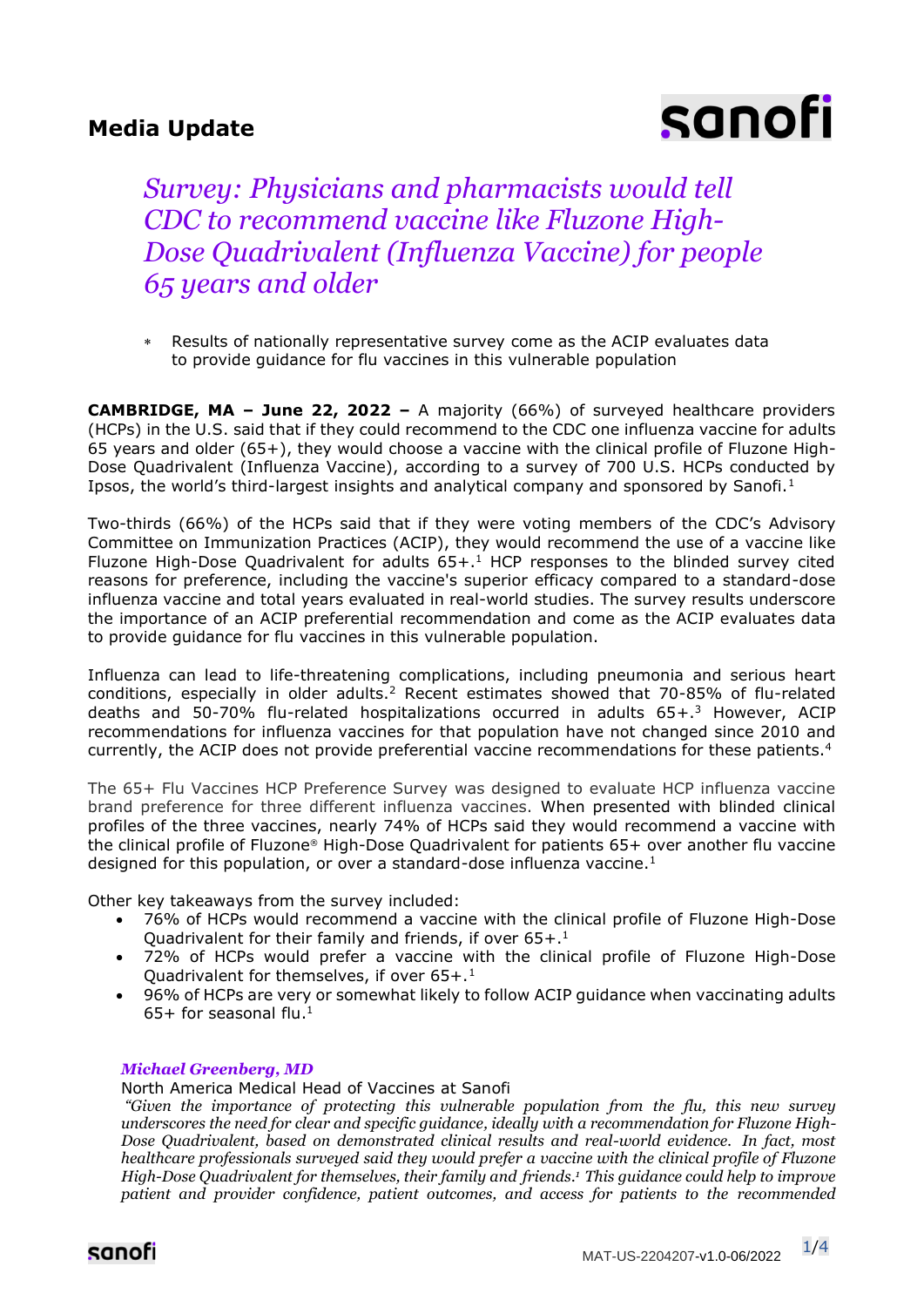*vaccine. It's important for ACIP guidance to follow the science, especially for older adults who suffer the greatest burden from seasonal flu."*

With protection against four flu strains, Fluzone High-Dose is the only influenza vaccine licensed for use in adults 65 years of age and older to have demonstrated superior efficacy in a randomized controlled trial versus a standard dose influenza vaccine for the prevention of laboratory-confirmed influenza illness and the only influenza vaccine with 10 years of data demonstrating protection from flu and its related complications.<sup>5,6 a,b</sup> In a meta-analysis of 15 published reports, including approximately 34 million people, those who received Fluzone High-Dose experienced approximately an 18% reduction in cardiorespiratory hospitalizations and over a 27% decrease in pneumonia hospitalizations, both of which are reductions above what the standard dose vaccines provided.<sup>6</sup>

a Proven superiority in a clinical trial between Fluzone High-Dose (Influenza Vaccine) (trivalent formulation) and a standard-dose influenza vaccine<sup>5</sup>

 $^{\rm b}$  Includes 10 years of evidence (2009-2019) with Fluzone High-Dose (trivalent formulation)<sup>6</sup>

#### *About the 65+ Flu Vaccines Healthcare Professional Preference Survey*

The 65+ Flu Vaccines HCP Preference Survey was conducted online among 700 licensed primary care physicians, pharmacists, cardiologists and pulmonologists within the United States by Ipsos, the world's third-largest insights and analytics company, on behalf of Sanofi from March 9 to 23, 2022. The survey was designed to evaluate HCP influenza vaccine preference between three different influenza vaccine options in a blinded format (Fluzone High-Dose Quadrivalent , Fluzone Quadrivalent (Influenza Vaccine) and Fluad Quadrivalent (Influenza Vaccine, Adjuvanted)). The sample size, the range of demographics, and practice type suggest that the results are relevant of the flu administering population. The 65+ HCP Preference Survey was reviewed and approved by independent review board (IRB) Salus, an AAHRP-accredited IRB. This survey was not designed to compare the efficacy and safety of the three vaccines used in this survey. There are no head-to-head clinical trials comparing the efficacy and safety of the three vaccines used in this survey. While survey participation was voluntary, respondents were compensated within industry standards for their time and were not informed of the survey's sponsor.

#### *About Fluzone High-Dose Quadrivalent*

Fluzone High-Dose Quadrivalent is a vaccine indicated for prevention of influenza disease caused by influenza A and B strains contained in the vaccine. Fluzone High-Dose Quadrivalent is given to people 65 years of age and older.<sup>5</sup>

Fluzone High-Dose is the only vaccine approved by the U.S. FDA for superior flu protection in adults 65 years of age and older, compared to a standard-dose flu vaccine.<sup>5</sup> With 4-strain protection, Fluzone High-Dose Quadrivalent builds on the legacy of the trivalent formulation, which-was clinically proven to be 24.2% more effective at preventing flu than standard-dose Fluzone (Influenza Vaccine) in adults  $65+.7$  Based on data from Fluzone High-Dose (Influenza Vaccine), side effects were slightly more frequent after vaccination with Fluzone High-Dose compared to a standard-dose vaccine.<sup>8</sup>

In addition, Fluzone High-Dose has demonstrated protection against influenza and its related complications including pneumonia-, and cardiorespiratory- hospitalizations. 6 The efficacy of trivalent formulation is relevant to Fluzone High-Dose Quadrivalent since both products are manufactured according to the same process and have overlapping compositions.<sup>5</sup>

Outside of the U.S., Sanofi's High-Dose influenza vaccine has also earned recommendations for use over standard-dose influenza vaccine in individual adults 65 years and older by the National Advisory Committee on Immunization (NACI) in Canada, along with a recommendation for priority use in older adults by Germany's Standing Committee on Vaccination (STIKO).<sup>9,10</sup>

#### *Important Safety Information*

Fluzone High-Dose Quadrivalent should not be given to anyone who has had a severe allergic reaction to any component of the vaccine, including eggs or egg products, or after previous dose of any influenza vaccine.

## sanofi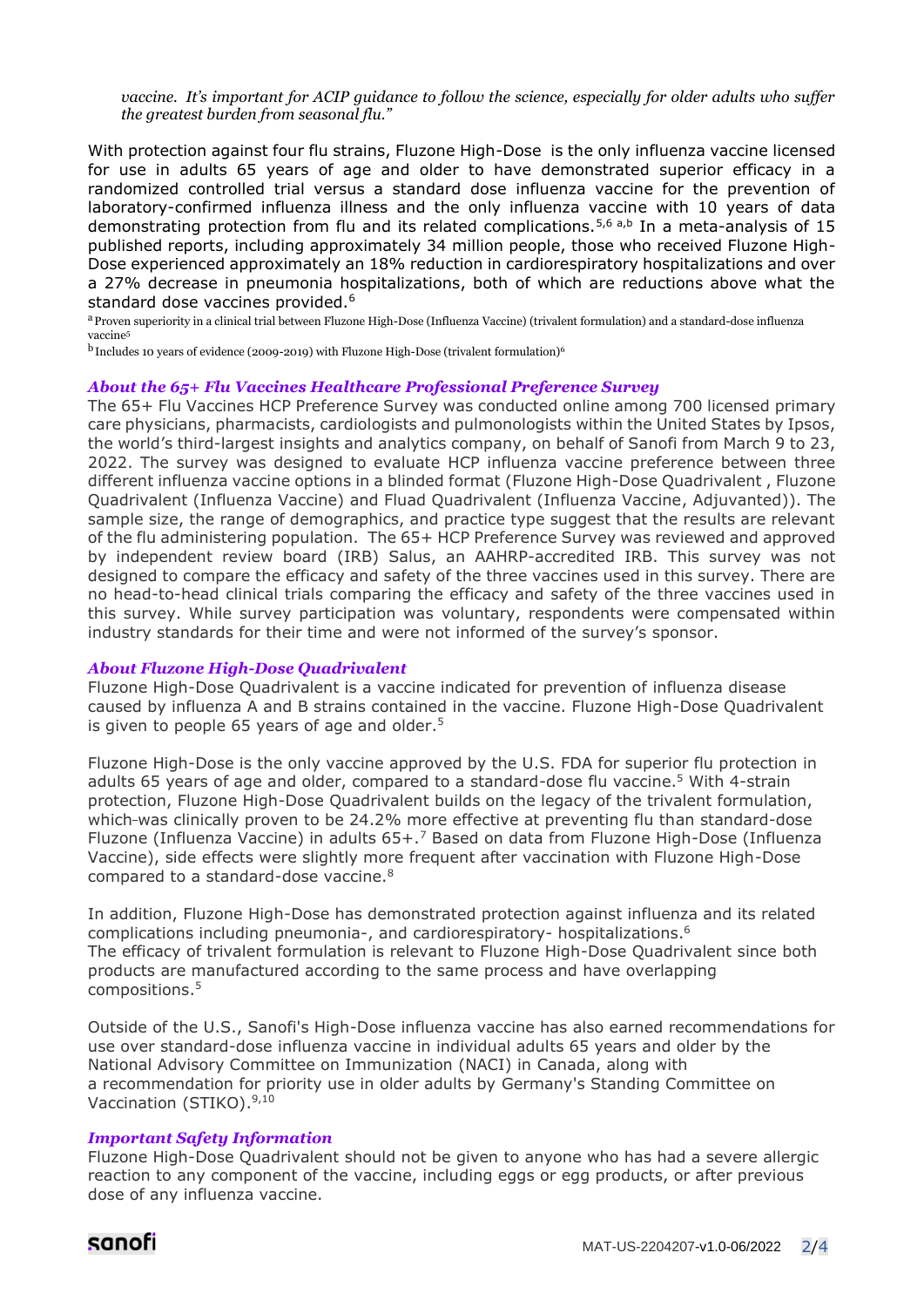Tell your health care provider if you have ever had Guillain-Barré syndrome (severe muscle weakness) after a previous influenza vaccination.

If Fluzone High-Dose Quadrivalent is given to people with a compromised immune system, including those receiving therapies that suppress the immune system, the immune response may be lower than expected.

Vaccination with Fluzone High-Dose Quadrivalent may not protect all people who receive the vaccine.

For Fluzone High-Dose Quadrivalent, in adults 65 years of age and older, the most common side effects were pain, redness, and/or swelling where you got the shot; muscle ache, headache, and general discomfort. Other side effects may occur.

Please see the [Prescribing Information,](https://c212.net/c/link/?t=0&l=en&o=3199599-1&h=1595888970&u=https%3A%2F%2Fwww.vaccineshoppe.com%2FfluzonehighdosequadrivalentPI&a=Prescribing+Information) including [Patient Information](https://c212.net/c/link/?t=0&l=en&o=3199599-1&h=714792156&u=https%3A%2F%2Fwww.vaccineshoppe.com%2FfluzonehighdosequadrivalentPIS&a=Patient+Information%C2%A0Sheet) Sheet.

#### *About Sanofi*

We are an innovative global healthcare company, driven by one purpose: we chase the miracles of science to improve people's lives. Our team, across some 100 countries, is dedicated to transforming the practice of medicine by working to turn the impossible into the possible. We provide potentially life-changing treatment options and life-saving vaccine protection to millions of people globally, while putting sustainability and social responsibility at the center of our ambitions.

Sanofi is listed on EURONEXT: SAN and NASDAQ: SNY

#### *Media Relations*

**Evan Berland** | + 1 215 432 0234 | [evan.berland@sanofi.com](mailto:evan.berland@sanofi.com) **Sally Bain** | + 1 781 264 1091 | [sally.bain@sanofi.com](mailto:sally.bain@sanofi.com) **Kate Conway** | + 1 617 981 2738 | [kate.conway@sanofi.com](mailto:kate.conway@sanofi.com)

#### *Sanofi Investor Relations*

**Eva Schaefer-Jansen** | + 33 7 86 80 56 39 | [eva.schaefer-jansen@sanofi.com](mailto:eva.schaefer-jansen@sanofi.com) **Arnaud Delépine** | + 33 6 73 69 36 93 | [arnaud.delepine@sanofi.com](mailto:arnaud.delepine@sanofi.com) **Corentine Driancourt** | + 33 6 40 56 92 21 | [corentine.driancourt@sanofi.com](mailto:corentine.driancourt@sanofi.com) **Felix Lauscher** | + 1 908 612 7239 | [felix.lauscher@sanofi.com](mailto:felix.lauscher@sanofi.com) **Priya Nanduri** | +1 617 764 6418 | [priya.nanduri@sanofi.com](mailto:priya.nanduri@sanofi.com) **Nathalie Pham** | + 33 7 85 93 30 17 | [nathalie.pham@sanofi.com](mailto:nathalie.pham@sanofi.com)

#### **Sanofi Forward-Looking Statements**

This press release contains forward-looking statements as defined in the Private Securities Litigation Reform Act of 1995, as amended. Forward-looking statements are statements that are not historical facts. These statements include projections and estimates regarding the marketing and other potential of the product, or regarding potential future revenues from the product. Forward-looking statements are generally identified by the words "expects", "anticipates", "believes", "intends", "estimates", "plans" and similar expressions. Although Sanofi's management believes that the expectations reflected in such forward-looking statements are reasonable, investors are cautioned that forward-looking information and statements are subject to various risks and uncertainties, many of which are difficult to predict and generally beyond the control of Sanofi, that could cause actual results and developments to differ materially from those expressed in, or implied or projected by, the forward-looking information and statements. These risks and uncertainties include among other things, unexpected regulatory actions or delays, or government regulation generally, that could affect the availability or commercial potential of the product, the fact that product may not be commercially successful, the uncertainties inherent in research and development, including future clinical data and analysis of existing clinical data relating to the product, including post marketing, unexpected safety, quality or manufacturing issues, competition in general, risks associated with intellectual property and any related future litigation and the ultimate outcome of such litigation, and volatile economic and market conditions, and the impact that COVID-19 will have on us, our customers, suppliers, vendors, and other business partners, and the financial condition of any one of them, as well as on our employees and on the global economy as a whole. Any material effect of COVID-19 on any of the foregoing could also adversely impact us. This situation is changing rapidly and additional impacts may arise of which we are not currently aware and may exacerbate other previously identified risks. The risks and uncertainties also include the uncertainties discussed or identified in the public filings with the SEC and the AMF made by Sanofi, including those listed under "Risk Factors" and "Cautionary Statement Regarding Forward-Looking Statements" in Sanofi's annual report on Form 20-F for the year ended December 31, 2021. Other than as required by applicable law, Sanofi does not undertake any obligation to update or revise any forward-looking information or statements.

1 Ipsos Market Research. 65+ Flu Vaccines Healthcare Professional Preference Survey - Final Report (Data on File) <sup>2</sup>Centers for Disease Control and Prevention. Flu Symptoms & Complications. Available at: <https://www.cdc.gov/flu/symptoms/symptoms.htm>